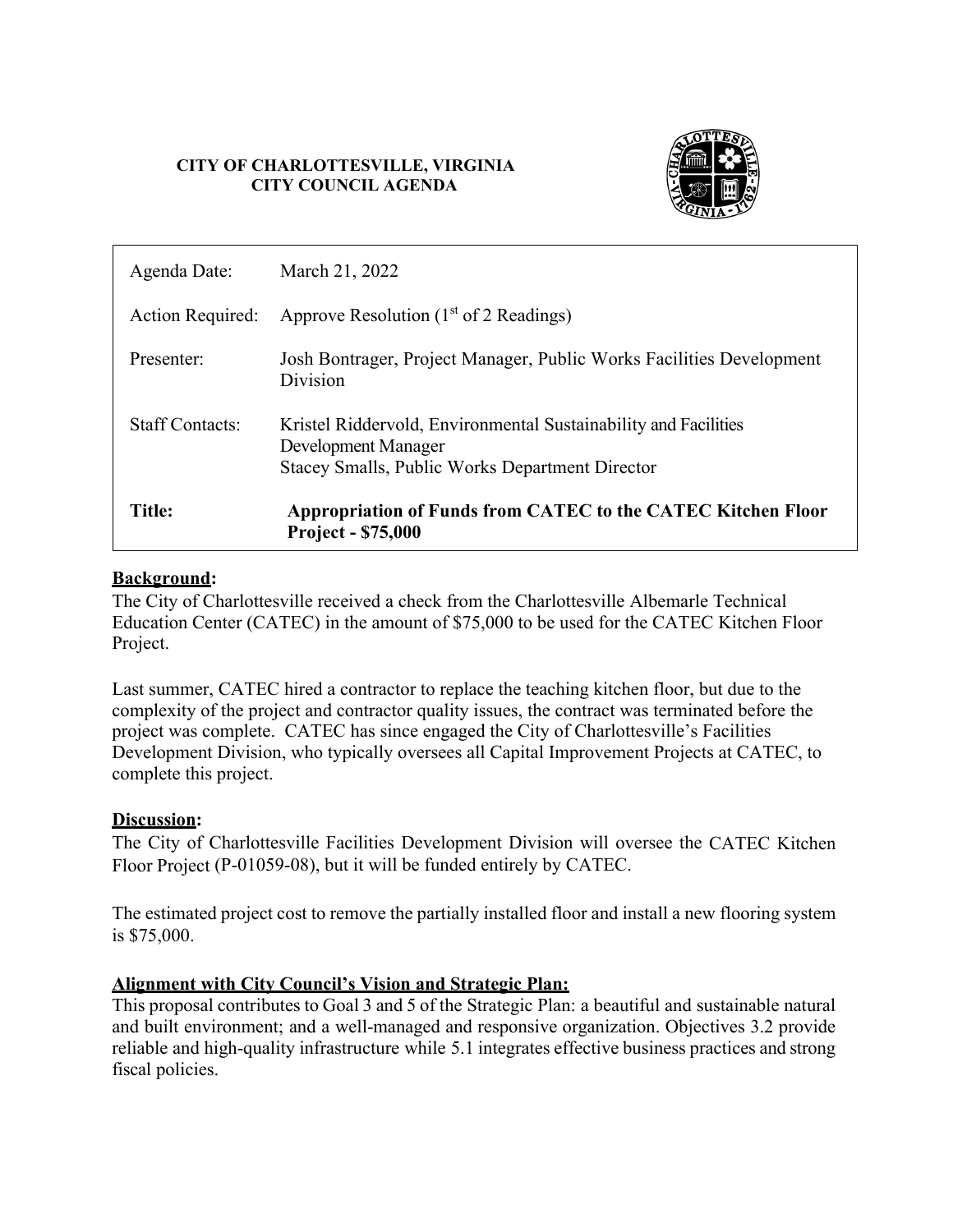#### **Community Engagement:**

 $N/A$ 

### **Budgetary Impact:**

None. The funds will be appropriated into the CATEC Kitchen Floor Project (P-01059-08) and any funds remaining at the completion of the work will be returned to CATEC.

## **Alternatives**:

City Council could decline this recommendation. There will be insufficient funds to address the corrective needs at CATEC and as a result the work would be left incomplete and inadequate for the culinary arts curriculum.

## **Recommendation:**

Staff recommends approval and appropriation of the funds.

*Suggested Motion: "I move to approve the Resolution Appropriating Funds in the amount of \$75,000 to the CATEC Kitchen Floor Project".*

# **Attachments**:

Resolution